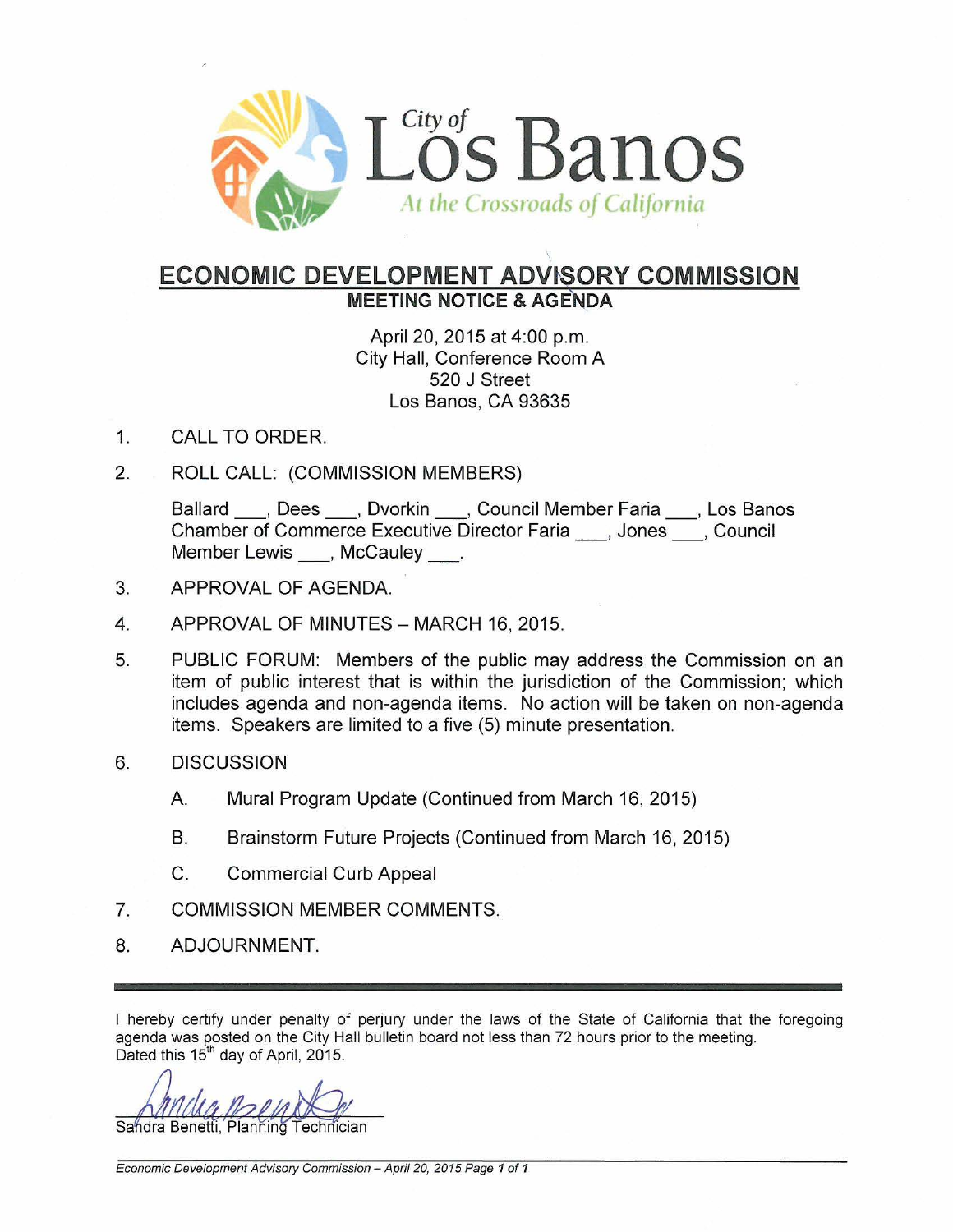## CITY OF LOS BANOS ECONOMIC DEVELOPMENT ADVISORY COMMISSION MINUTES MARCH 16, 2015

## ACTION MINUTES - These minutes are prepared to depict action taken for agenda items presented to the Economic Development Advisory Commission.

ADMINISTRATION OF OATH OF OFFICE TO REAPPOINTED COMMISSIONER ANN MCCAULEY: City Clerk Lucy Mallonee administered the oath of office to Commissioner McCauley at 4:00 p.m.

CALL TO ORDER: Assistant Planner II Elms called the Economic Development Advisory Commission Meeting to order at the hour of 4:03 p.m.

ROLL CALL - MEMBERS OF THE ECONOMIC DEVELOPMENT ADVISORY COMMISSION PRESENT: Kathy Ballard; David Dees; Aleksey Dvorkin; Bertha Faria, Chamber of Commerce; Brett Jones; Deborah Lewis, City Council; Ann McCauley; Tom Faria, City Council, absent.

CONSIDERATION OF APPROVAL OF AGENDA: Motion by Lewis seconded by Dvorkin to approve the agenda as submitted. The motion carried by the affirmative action of all Commission Members present, T. Faria absent.

CONSIDERATION OF APPROVAL OF MINUTES - JANUARY 20, 2015: Motion by Ballard, seconded by Dees to approve the agenda as submitted. The motion carried by the affirmative action of all Commission Members present, T. Faria absent.

PUBLIC FORUM: MEMBERS OF THE PUBLIC MAY ADDRESS THE COMMISSION ON ANY ITEM OF PUBLIC INTEREST THAT IS WITHIN THE JURISDICTION OF THE COMMISSION: INCLUDES AGENDA AND NON-AGENDA ITEMS. NO ACTION WILL BE TAKEN ON NON-AGENDA ITEMS. SPEAKERS ARE LIMITED TO A FIVE (5) MINUTE PRESENTATION. Assistant Planner II Elms opened the public forum. No one came forward to speak and the public forum was closed.

DISCUSSION - RECYCLE BIN ENCLOSURES FOR COMMERCIAL LOCATIONS. Commissioner Ballard presented her concerns, noting that enclosure areas for commercial trash and recycle bins are too small, homeless are making these areas into sites for refuge from the outside elements, the need for consumers to smash down their recyclables so they don't overflow from the bins.

There was discussion among Commissioners and staff regarding the possibility of enforcement of keeping trash bin gated enclosure areas closed and maintained, issues with people sorting through refuse bins in the residential neighborhoods, and the need for residents to comply with the rules regarding keeping bins out of public view.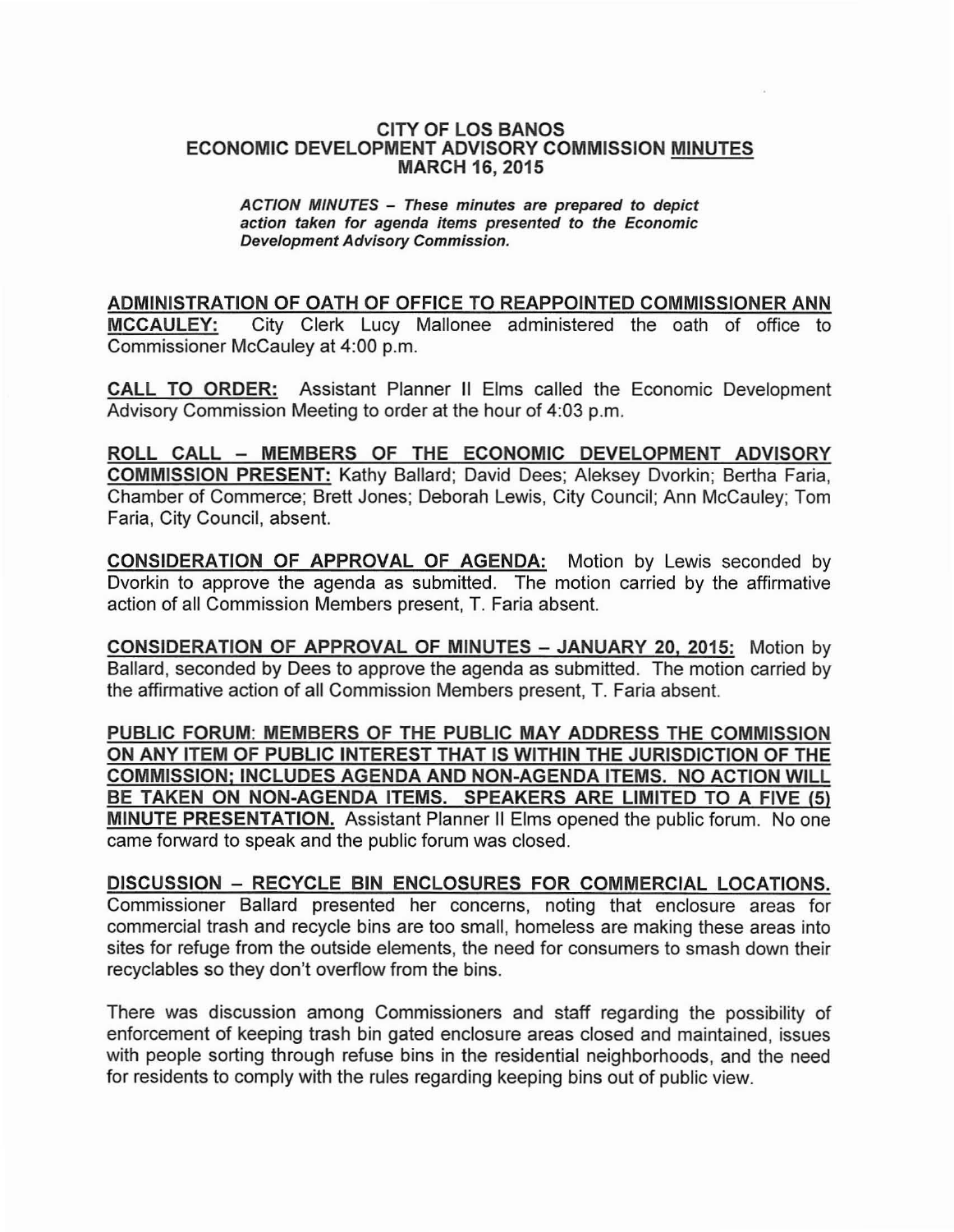**DISCUSSION - MURAL PROGRAM UPDATE.** Assistant Planner **II** Elms presented the update, noting the history of the program, its intended purpose, the amount of money raised so far, targeting a downtown location for the first mural, how the Milliken Museum will be painting a mural on their building wall that faces Pacheco Boulevard, and the possible locations for murals in the downtown area.

Commissioner Ballard spoke of her desire to see a mural painted in a location where the majority of the public will see it and suggested the wall on the California Dairies building on Pacheco Boulevard.

There was discussion among Commissioners and staff regarding mural locations in the downtown.

Assistant Planner II Elms spoke of how this program was modeled after the programs in Exeter and Lindsay who have downtown murals and walking tours, how Pacheco Boulevard businesses have the advantage of visibility over the downtown businesses, and how a site selector had stated to her that a healthy economy in the City is possible though having a viable downtown.

Commissioner Lewis challenged the Commissioners to view Newman's downtown, spoke of revitalization being key, and how a location downtown is most appropriate for the first mural.

Commissioner Dees spoke of the need to change how the City is developed, the need to go from a bedroom community to a destination city, and the need to put murals downtown and on Pacheco Boulevard.

Commissioner Dvorkin spoke of how we are ignoring economic forces and how money is on Pacheco Boulevard.

Commissioner B. Faria spoke of how Wal-Mart is the door to our city, how the stretch of Pacheco Boulevard from I street to Espana's looks unsightly, the need to paint our front door, and her agreement with Commissioner Ballard regarding putting the mural on Pacheco Boulevard.

Assistant Planner II Elms continued the item to the EDAC meeting on Monday, April 20, 2015.

**DISCUSSION - BRAINSTORM FUTURE PROJECTS.** Assistant Planner II Elms continued the item to the EDAC meeting on Monday, April 20, 2015.

## **ECONOMIC DEVELOPMENT ADVISORY COMMISSION MEMBER COMMENTS.**

**BALLARD:** No report.

**DEES:** No report.